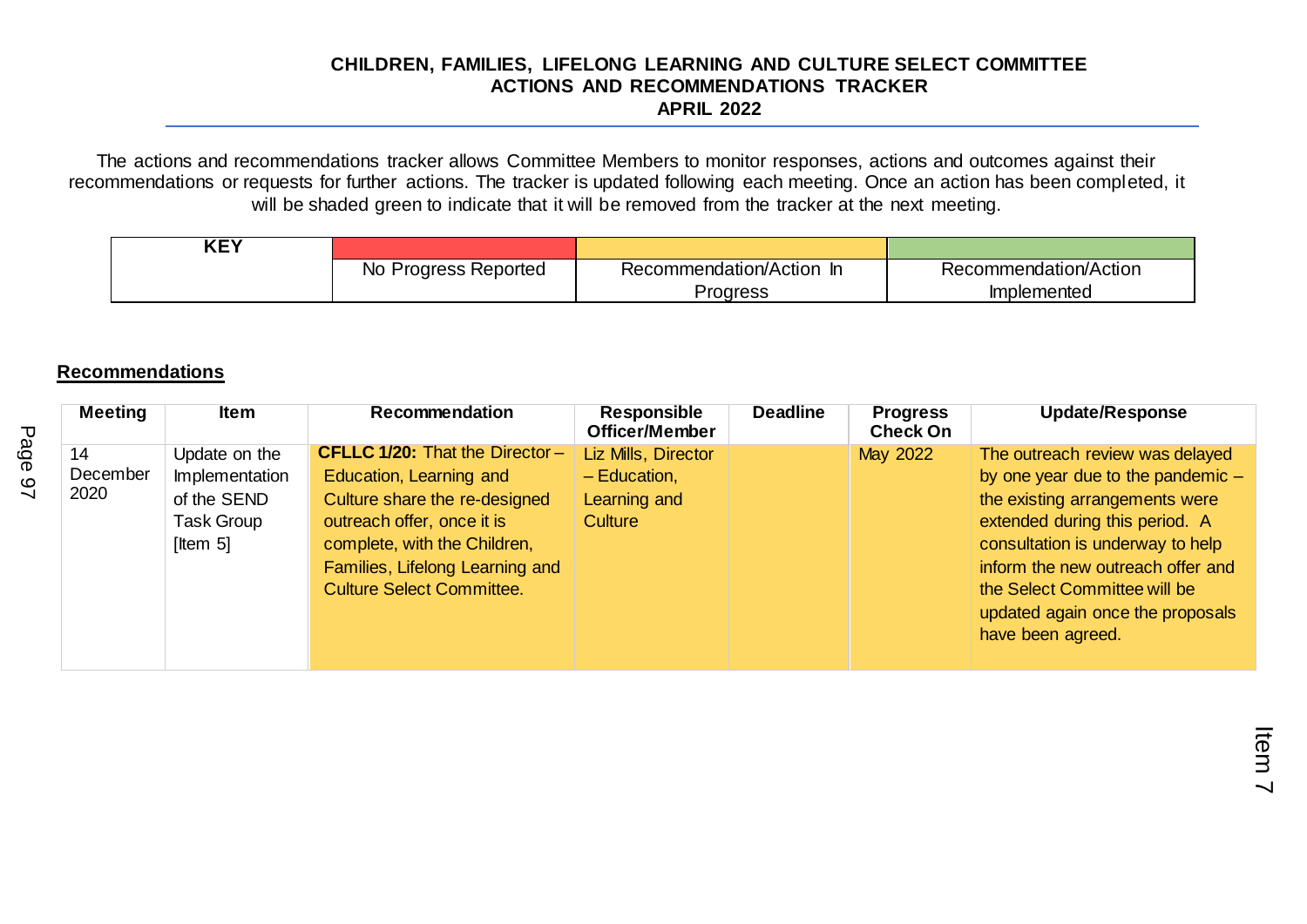|                    | <b>KEY</b>                                       |                                                                                                                                                                                                                                                                                         |                                                                    |                                      |                   |                                                                                                                                                              |
|--------------------|--------------------------------------------------|-----------------------------------------------------------------------------------------------------------------------------------------------------------------------------------------------------------------------------------------------------------------------------------------|--------------------------------------------------------------------|--------------------------------------|-------------------|--------------------------------------------------------------------------------------------------------------------------------------------------------------|
|                    |                                                  | No Progress Reported                                                                                                                                                                                                                                                                    |                                                                    | Recommendation/Action In<br>Progress |                   | Recommendation/Action<br>Implemented                                                                                                                         |
| 18 October<br>2021 | <b>SEND</b><br>Transformation<br>Update [Item 5] | <b>CFLLC 2/21:</b> At an appropriate<br>time, the Select Committee visit<br>educational settings supporting<br>children with special educational<br>needs and disabilities.                                                                                                             |                                                                    |                                      | April 2022        | Visits are being looked into for later<br>this year.                                                                                                         |
|                    |                                                  | <b>CFLLC 3/21:</b> The Director $-$<br><b>Education and Lifelong Learning</b><br>share the findings of the SEND<br>Self-Evaluation and any actions<br>to be taken in response to it with<br>the Chairman of the Select<br>Committee for circulation to the<br>Committee once available. | Liz Mills, Director<br>- Education and<br><b>Lifelong Learning</b> | <b>April 2022</b>                    | <b>April 2022</b> | The Summary Self Evaluation will<br>be available in April 2022 and will<br>be shared with the Select<br>Committee along with actions<br>planned in response. |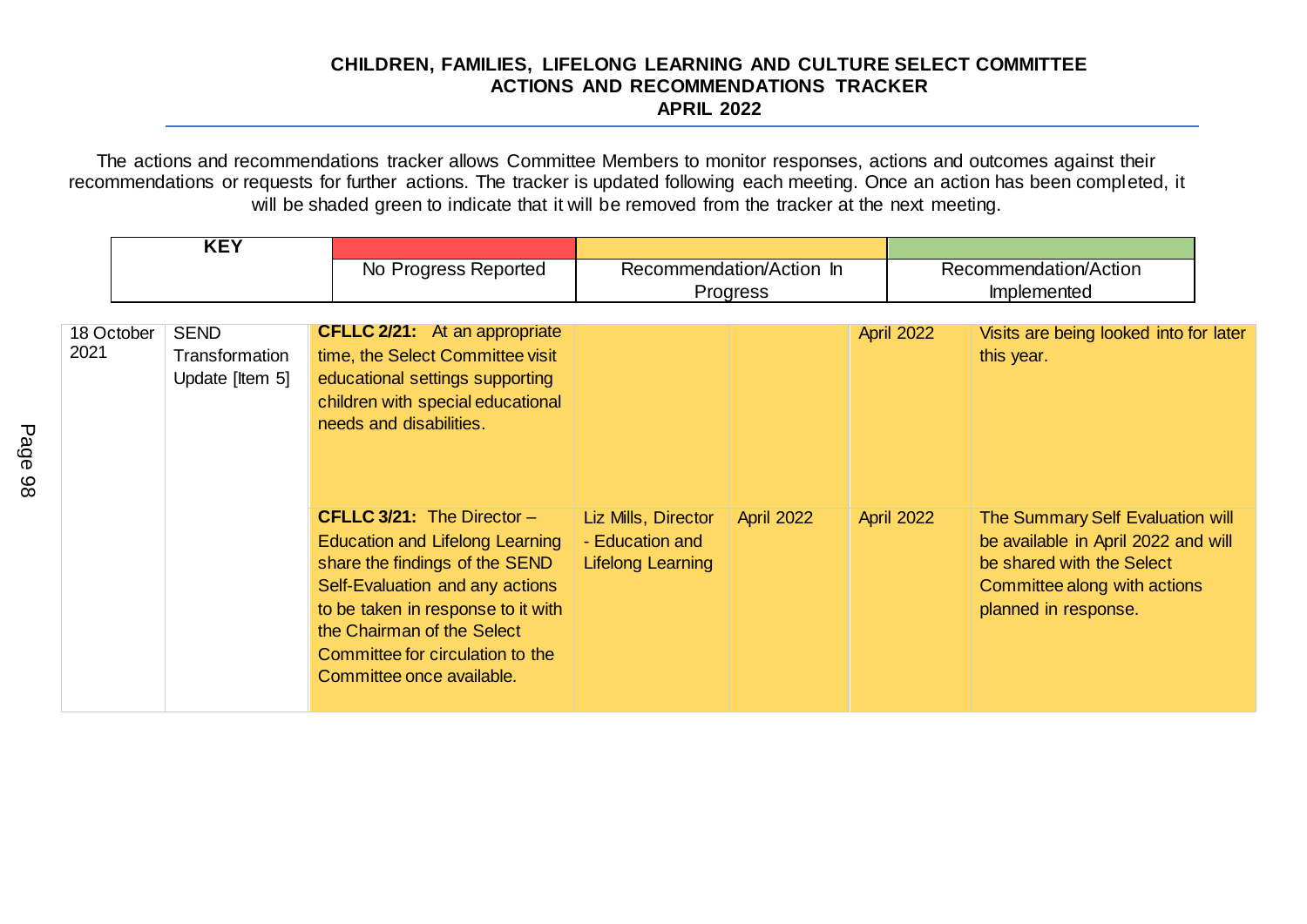| <b>KEY</b>    | No Progress Reported                                                                                                                                                                                                                                                    |                                                                                                                                       | Recommendation/Action In<br>Progress |                   | Recommendation/Action<br><b>Implemented</b>                                                                                                   |
|---------------|-------------------------------------------------------------------------------------------------------------------------------------------------------------------------------------------------------------------------------------------------------------------------|---------------------------------------------------------------------------------------------------------------------------------------|--------------------------------------|-------------------|-----------------------------------------------------------------------------------------------------------------------------------------------|
| EWMH [Item 9] | <b>CFLLC 5/21: The Select</b><br>Committee agree an approach<br>to future scrutiny of Emotional<br><b>Wellbeing and Mental Health</b><br>services with the Adults and<br><b>Health Select Committee.</b>                                                                | Benjamin Awkal,<br><b>Scrutiny Officer-</b><br><b>CFLLC</b><br>Ben Cullimore,<br><b>Scrutiny Officer-</b><br><b>Adults and Health</b> | January 2022                         | <b>April 2022</b> | A meeting has been set up<br>between the respective Scrutiny<br><b>Officers and the Scrutiny Business</b><br>Manager to discuss the approach. |
|               | <b>CFLLC 6/21: That the Director</b><br>- Commissioning arrange the<br>development of a dashboard of<br>key performance information<br>and make it available to the<br>Children, Families, Lifelong<br>Learning and Culture and Adults<br>and Health Select Committees. | Hayley Connor,<br>$Director -$<br>Commissioning                                                                                       | <b>April 2022</b>                    | April 2022        | The dashboard is expected to be<br>developed in April.                                                                                        |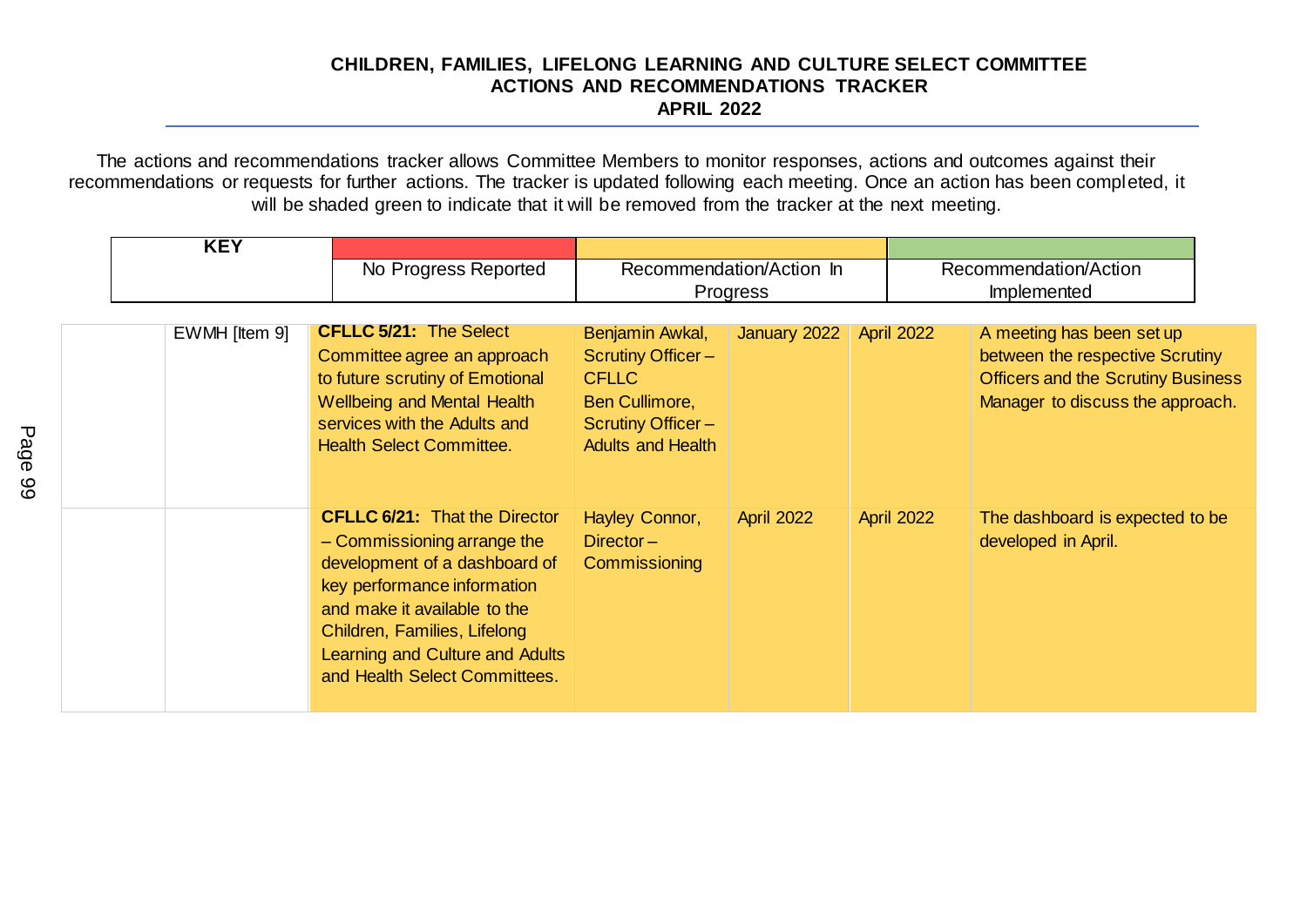| <b>KEY</b> | No Progress Reported                                                                                                                                                                                                                                                                                                                                                                                            |                                                 | Recommendation/Action In<br>Progress |          | Recommendation/Action<br>Implemented                                                 |
|------------|-----------------------------------------------------------------------------------------------------------------------------------------------------------------------------------------------------------------------------------------------------------------------------------------------------------------------------------------------------------------------------------------------------------------|-------------------------------------------------|--------------------------------------|----------|--------------------------------------------------------------------------------------|
|            | <b>CFLLC 7/21: That the Director</b><br>- Commissioning provide the<br>Select Committee with a report<br>containing a clear overview of<br>the Alliance Partnership's<br>governance including further<br>detail on the specific role of each<br>organisation within the<br>Partnership Alliance, the<br>associated performance<br>measures and targets and the<br>resources allocated to them by<br>April 2022. | Hayley Connor,<br>$Director -$<br>Commissioning | April 2022                           | May 2022 | A report is due to be shared with<br><b>Select Committee Members by</b><br>May 2022. |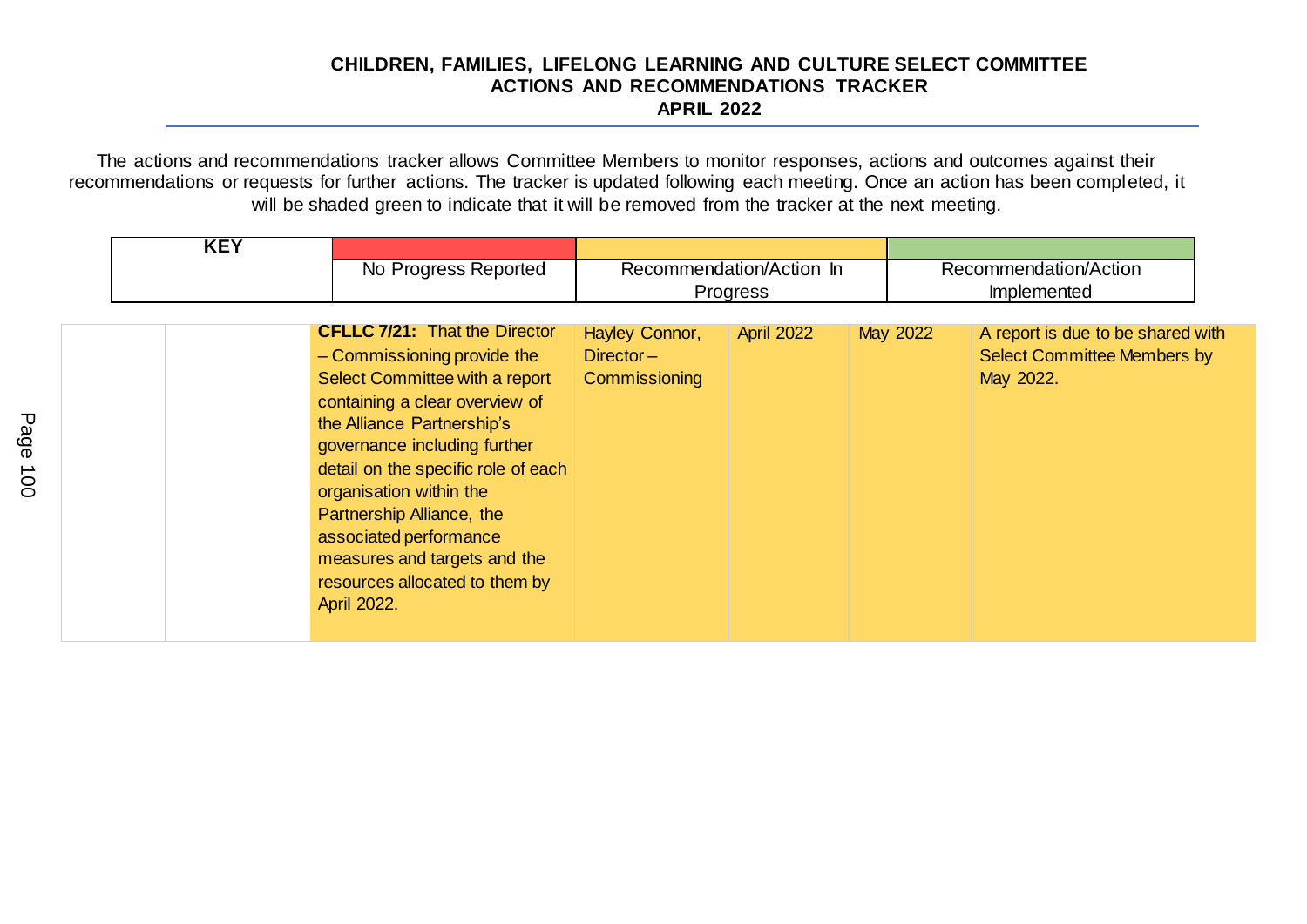|                        | <b>KEY</b>                                                                | No Progress Reported                                                                                                                                                                                                                                                                                                                                                                                                               |                         | Recommendation/Action In<br>Progress |     | Recommendation/Action<br>Implemented                                                                           |
|------------------------|---------------------------------------------------------------------------|------------------------------------------------------------------------------------------------------------------------------------------------------------------------------------------------------------------------------------------------------------------------------------------------------------------------------------------------------------------------------------------------------------------------------------|-------------------------|--------------------------------------|-----|----------------------------------------------------------------------------------------------------------------|
| 13<br>December<br>2021 | Scrutiny of<br>2022/23 draft<br>Budget and<br>MTFS to<br>2026/27 [Item 5] | <b>CFLLC 9/21:</b> After the meeting,<br>the Committee shall agree<br>wording for inclusion in a joint<br>report from the council's Select<br>Committees to the Cabinet in<br>respect of the draft Budget<br>2022/23 and Medium-term<br>Financial Strategy to 2026/27.<br>That wording shall be drafted<br>under the oversight of the<br><b>Chairman and Vice-Chairmen</b><br>and then shared with the<br>Committee for agreement. | <b>Select Committee</b> | January 2022                         | N/A | The wording for the report has<br>been prepared and the joint report<br>went to Cabinet on 25 January<br>2022. |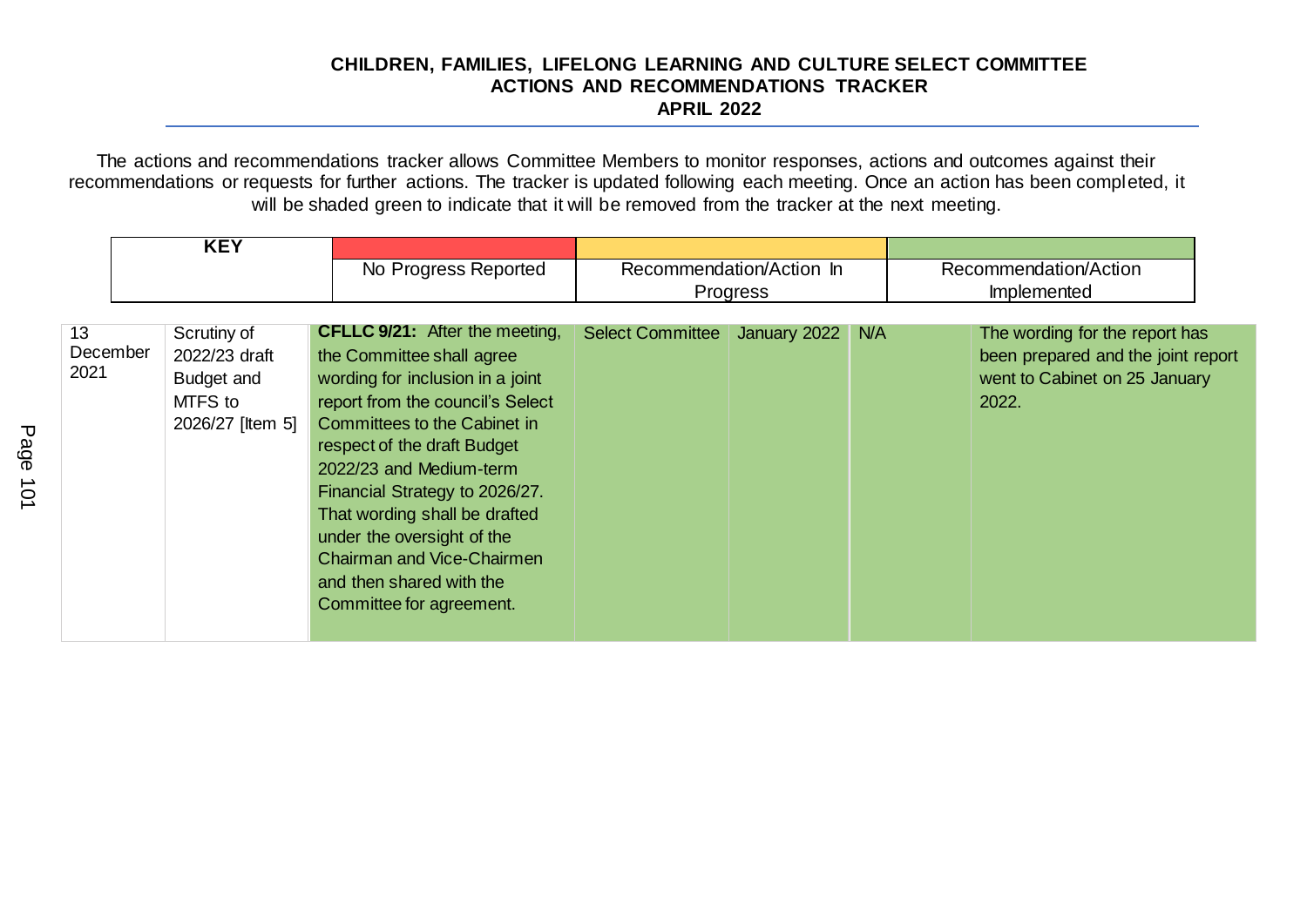The actions and recommendations tracker allows Committee Members to monitor responses, actions and outcomes against their recommendations or requests for further actions. The tracker is updated following each meeting. Once an action has been completed, it will be shaded green to indicate that it will be removed from the tracker at the next meeting.

| <b>KEY</b> |                      |                          |                       |
|------------|----------------------|--------------------------|-----------------------|
|            | No Progress Reported | Recommendation/Action In | Recommendation/Action |
|            |                      | <b>Progress</b>          | Implemented           |

# **Actions**

| <b>Meeting</b>         | <b>Item</b>                                         | <b>Action</b>                                                                                                                                                                                                                                                   | <b>Responsible</b><br>Officer/Member                                            | <b>Deadline</b>         | <b>Progress</b><br><b>Check On</b> | <b>Update/Response</b>                                                                                                    |
|------------------------|-----------------------------------------------------|-----------------------------------------------------------------------------------------------------------------------------------------------------------------------------------------------------------------------------------------------------------------|---------------------------------------------------------------------------------|-------------------------|------------------------------------|---------------------------------------------------------------------------------------------------------------------------|
| 15 July<br>2021        | Children's<br><b>Improvement</b><br>Update [Item 1] | <b>CFLLC 1/21: That the Director of</b><br><b>Family Resilience and</b><br>Safeguarding share the findings of<br>the review of the Family<br>Safeguarding Model with the<br><b>Chairman of the Select Committee</b><br>for circulation to Committee<br>members. | Matt Ansell,<br>$Director -$<br>Family<br><b>Resilience and</b><br>Safeguarding | <b>February</b><br>2022 | <b>March 2022</b>                  | Report will be delivered to Council<br>in February 2022 earliest and<br>shared with the Select Committee<br>subsequently. |
| 13<br>December<br>2021 | Questions and<br>Petitions [Item<br>41              | <b>CFLLC 8/21:</b> The Director of<br><b>Corporate Parenting to provide</b><br>data, including commentary on<br>caseload, on the number of full-<br>time equivalent social workers by<br>the next public meeting, in January<br>2022.                           | Tina Benjamin,<br>$Director -$<br>Corporate<br><b>Parenting</b>                 | January<br>2022         | N/A                                | The Director provided a response<br>which has been circulated to the<br><b>Select Committee Members.</b>                  |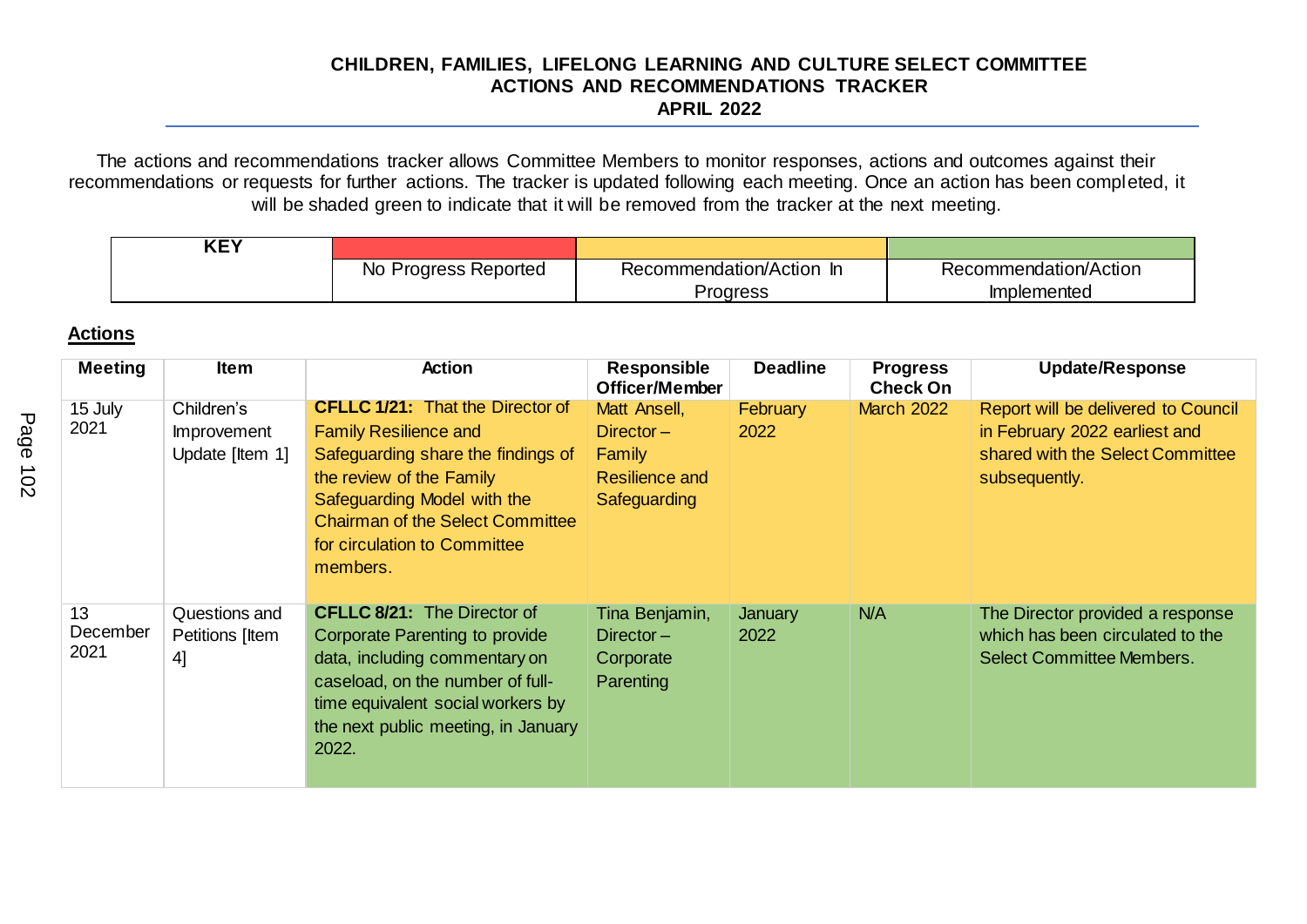|                    | <b>KEY</b>                                                                             |                                                                                                                                                                                                                                                  |                                                                                                                                                                 |                          |            |                                                                                                                       |
|--------------------|----------------------------------------------------------------------------------------|--------------------------------------------------------------------------------------------------------------------------------------------------------------------------------------------------------------------------------------------------|-----------------------------------------------------------------------------------------------------------------------------------------------------------------|--------------------------|------------|-----------------------------------------------------------------------------------------------------------------------|
|                    |                                                                                        | No Progress Reported                                                                                                                                                                                                                             |                                                                                                                                                                 | Recommendation/Action In |            | Recommendation/Action                                                                                                 |
|                    |                                                                                        |                                                                                                                                                                                                                                                  |                                                                                                                                                                 | Progress                 |            | Implemented                                                                                                           |
|                    | Scrutiny of<br>2022/23 draft<br>Budget and<br>MTFS to<br>2026/27 [Item 5]              | <b>CFLLC 10/21: The Executive</b><br>Director for Children, Families and<br>Lifelong Learning to provide the<br>number of 18-25 year olds with no<br>prior Surrey County Council<br>contact that would be affected by<br>the planned efficiency. | Rachael<br>Wardell,<br>Executive<br>$Director -$<br>Children,<br><b>Families and</b><br>Lifelong<br>Learning<br>Hayley Connor,<br>$Director -$<br>Commissioning | January<br>2022          | N/A        | The Executive Director provided a<br>response which has been<br>circulated to the Select Committee<br>Members.        |
| 17 January<br>2022 | Inclusion, Post-<br><b>16 Destinations</b><br>and School<br>Improvement<br>[Item $6$ ] | <b>CFLLC 1/22: The Director for</b><br>Education and Lifelong Learning to<br>share the council's letter to<br>Government regarding elective<br>home education and the response<br>to it with the Select Committee<br>once available.             | Liz Mills,<br>$Director -$<br>Education,<br>Learning and<br>Culture                                                                                             | 22 February<br>2022      | <b>N/A</b> | The Director provided the letter<br>and the response which has been<br>circulated to the Select Committee<br>Members. |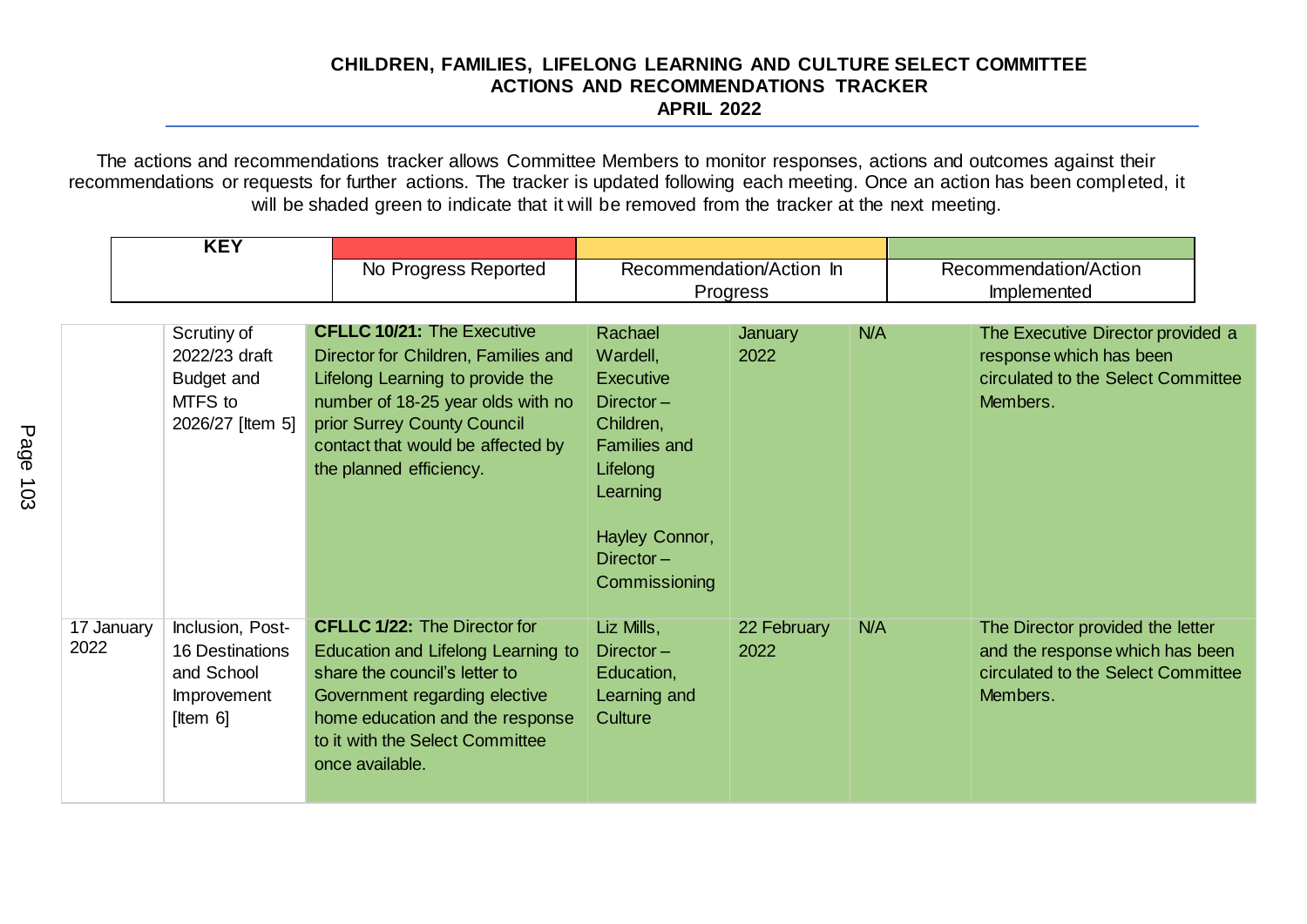| <b>KEY</b> |                                                                                                                                                                                                                                                                                                                               |                                                                             |                     |     |                                                                                                                |  |
|------------|-------------------------------------------------------------------------------------------------------------------------------------------------------------------------------------------------------------------------------------------------------------------------------------------------------------------------------|-----------------------------------------------------------------------------|---------------------|-----|----------------------------------------------------------------------------------------------------------------|--|
|            | No Progress Reported                                                                                                                                                                                                                                                                                                          | Recommendation/Action In<br>Progress                                        |                     |     | Recommendation/Action<br>Implemented                                                                           |  |
|            | <b>CFLLC 2/22: The Assistant</b><br>Director for Education to provide<br>the numbers of children in the<br>cohorts used in the figure 16- and<br>17-year olds NEET by<br>disadvantage, as at end June<br>2021 on page 58 of the report and<br>the percentage of those children<br>whose post-16 destinations were<br>unknown. | Jane<br>Winterbone,<br><b>Assistant</b><br>$Director -$<br><b>Education</b> | 22 February<br>2022 | N/A | The Assistant Director provided a<br>response which has been<br>circulated to the Select Committee<br>Members. |  |
|            | <b>CFLLC 3/22: The Assistant</b><br>Director for Education to provide<br>comparative data on the post-16<br>destinations of looked after<br>children and care leavers who had<br>been placed in county and out of<br>county.                                                                                                  | Jane<br>Winterbone,<br>Assistant<br>$Director -$<br>Education               | 22 February<br>2022 | N/A | The Assistant Director provided a<br>response which has been<br>circulated to the Select Committee<br>Members. |  |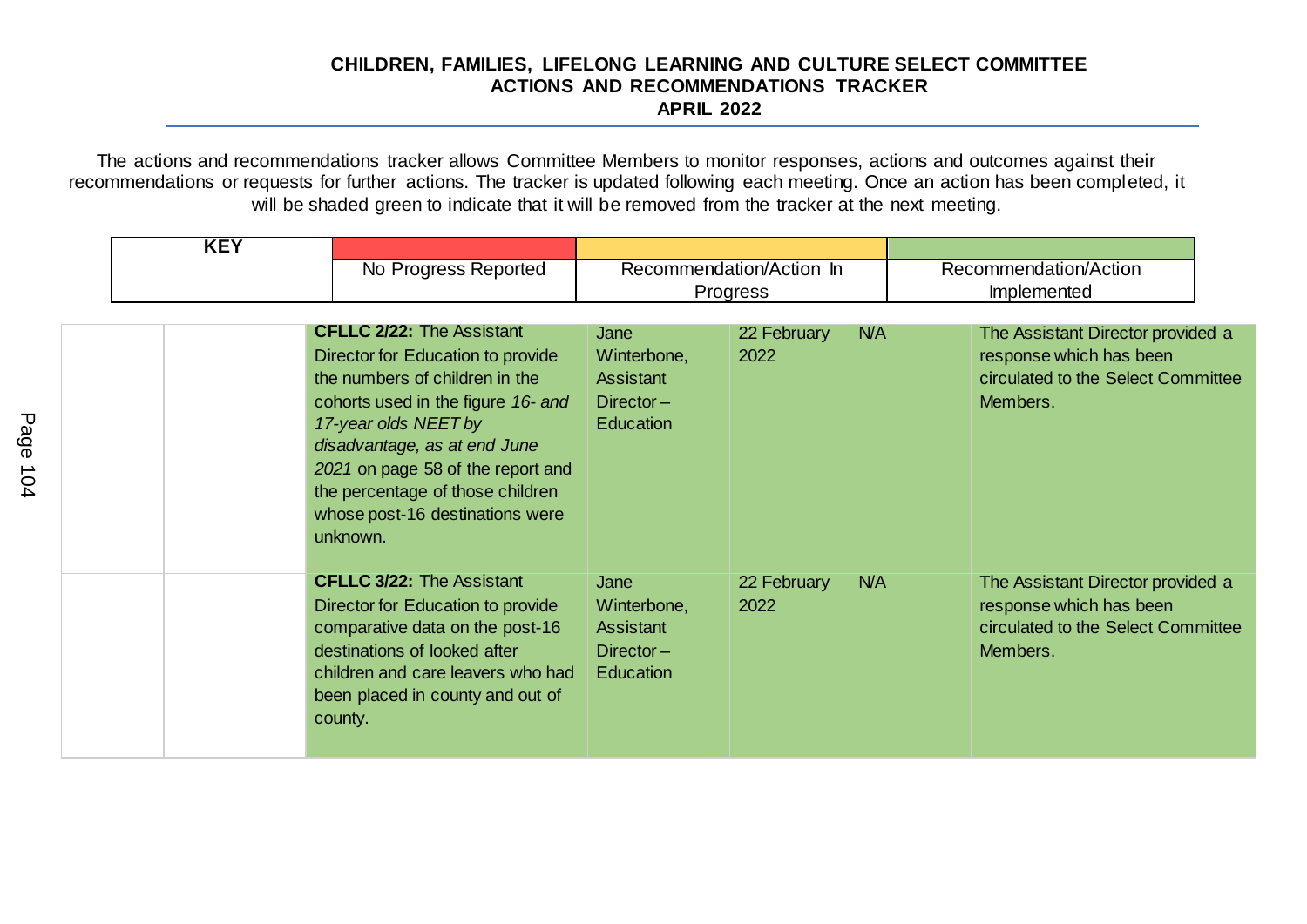| <b>KEY</b> |                                                                                                                                                                                                                                                                                                                                                                                                                                                                                                                                                            |                                                              |                                      |                                                      |
|------------|------------------------------------------------------------------------------------------------------------------------------------------------------------------------------------------------------------------------------------------------------------------------------------------------------------------------------------------------------------------------------------------------------------------------------------------------------------------------------------------------------------------------------------------------------------|--------------------------------------------------------------|--------------------------------------|------------------------------------------------------|
|            | No Progress Reported<br>Recommendation/Action In<br>Progress                                                                                                                                                                                                                                                                                                                                                                                                                                                                                               |                                                              | Recommendation/Action<br>Implemented |                                                      |
|            | <b>CFLLC 4/22: The Director for</b>                                                                                                                                                                                                                                                                                                                                                                                                                                                                                                                        | Liz Mills,                                                   | 22 February                          | The Director has been contacted<br><b>April 2022</b> |
|            | Education and Lifelong Learning to<br>provide information on home to<br>school transport arrangements for<br>SEND children, including:<br><b>Consideration of Education</b><br>$\bullet$<br><b>Health and Care plans</b><br>when arranging provision,<br>Schools' involvement in<br>$\bullet$<br>decision-making,<br>The number of children<br>$\bullet$<br>who did not start school at<br>the beginning of the<br>2021/22 school year due to<br>home to school transport<br>issues,<br>Data on the increase in<br>demand for home to school<br>transport. | $Director -$<br><b>Education and</b><br>Lifelong<br>Learning | 2022                                 | for a response.                                      |